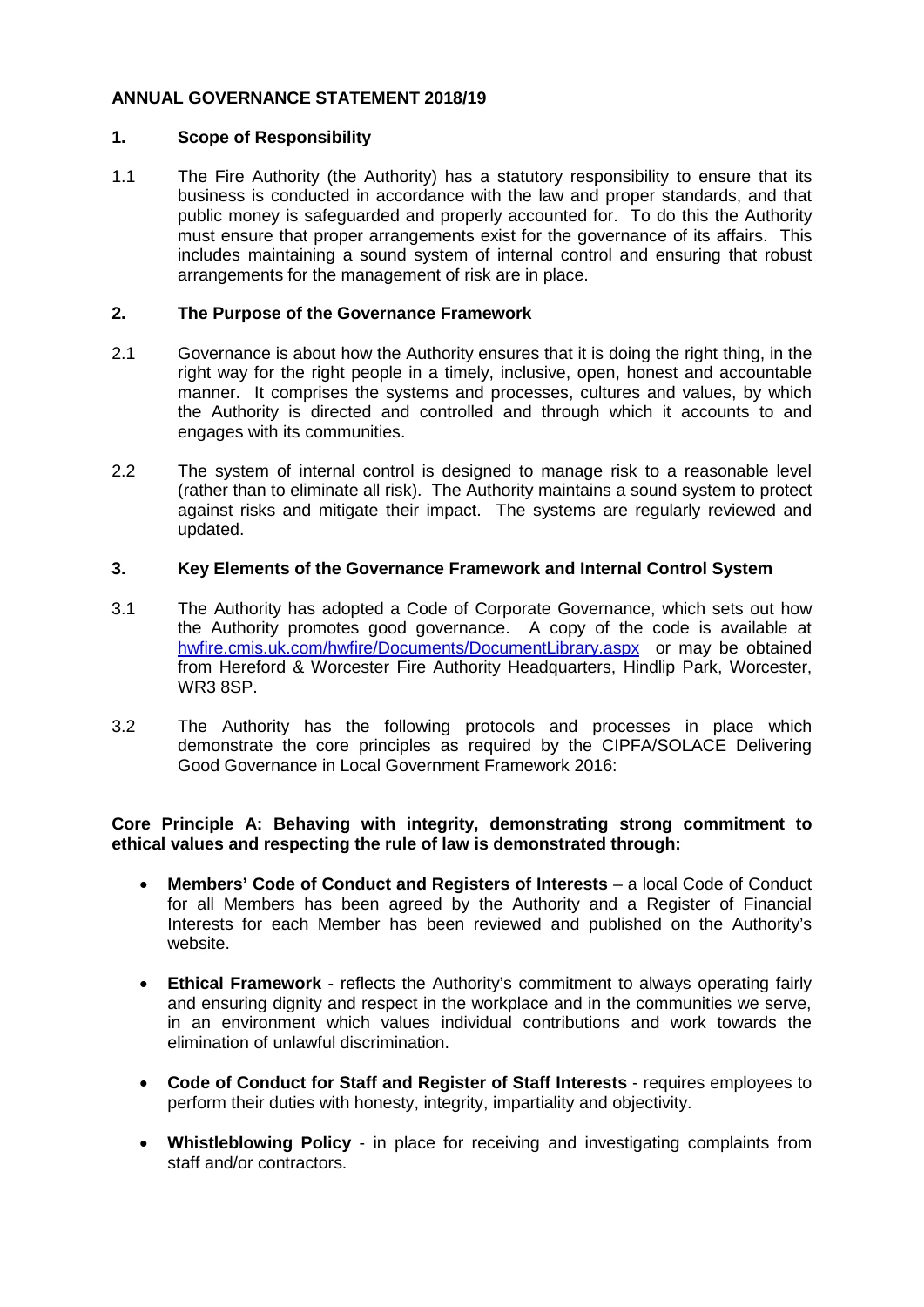- **Complaints Systems** in place for receiving and investigating complaints from the public. A procedure is also in place for complaints relating to alleged breaches of the Code of Conduct by Members.
- **Anti-Fraud, Bribery and Corruption Policy** the Authority has a zero tolerance approach to fraud, bribery and corruption, whether it is attempted from inside or outside the organisation.
- **Monitoring Officer** provides advice on the scope of the powers and responsibilities of the Authority. The Monitoring Officer has a statutory duty to ensure lawfulness and fairness of decision making and also to receive allegations of breaches of the Code of Conduct by Authority Members. The Head of Legal Services acts as the Authority's Monitoring Officer and is governed by the professional standards set by the Solicitors' Regulation Authority.

## **Core Principle B: Ensuring openness and comprehensive stakeholder engagement demonstrated through:**

- **Public Participation at Authority meetings** members of the public can raise any topic at full Authority meetings as long as it is relevant to the duties and power of the Fire Authority.
- **Fire Station Open Days and public events** facilitates engagement with the public with regards to the services we provide.
- **Active engagement with partners** the Authority is represented on Local Strategic Partnerships, the Safer Roads Partnership and local Community Safety Partnerships. The Authority has also worked closely with West Mercia Police with regards to sharing buildings, such as the Operational Command Centre, has moved its headquarters to Hindlip Park (West Mercia Police HQ), and has set up a strategic alliance with Shropshire Fire and Rescue Service.

# **Core Principle C: Defining outcomes in terms of sustainable economic, social and environmental benefits demonstrated through:**

- **Fire Authority Annual Report 2018/19** (Corporate Plan) incorporates the annual performance of the Authority, the future outlook and objectives for the forthcoming year.
- **Community Risk Management Plan 2014-2020** sets out how we will deliver sustainable services for our communities.
- **2020 Vision Programme –** a programme of major projects identified as being critical to the success of the organisation because they ensure its on-going resilience in the coming years. The projects in the programme include new fire stations, the roll out of vital new technology upgrades as part of national projects, and pivotal work with local partner organisations.
- **Fleet Strategy 2016-2021 –** provides a structured approach to vehicle management that ensures the Authority continues to provide and maintain an effective fleet of vehicles to ensure that staff can undertake their jobs effectively.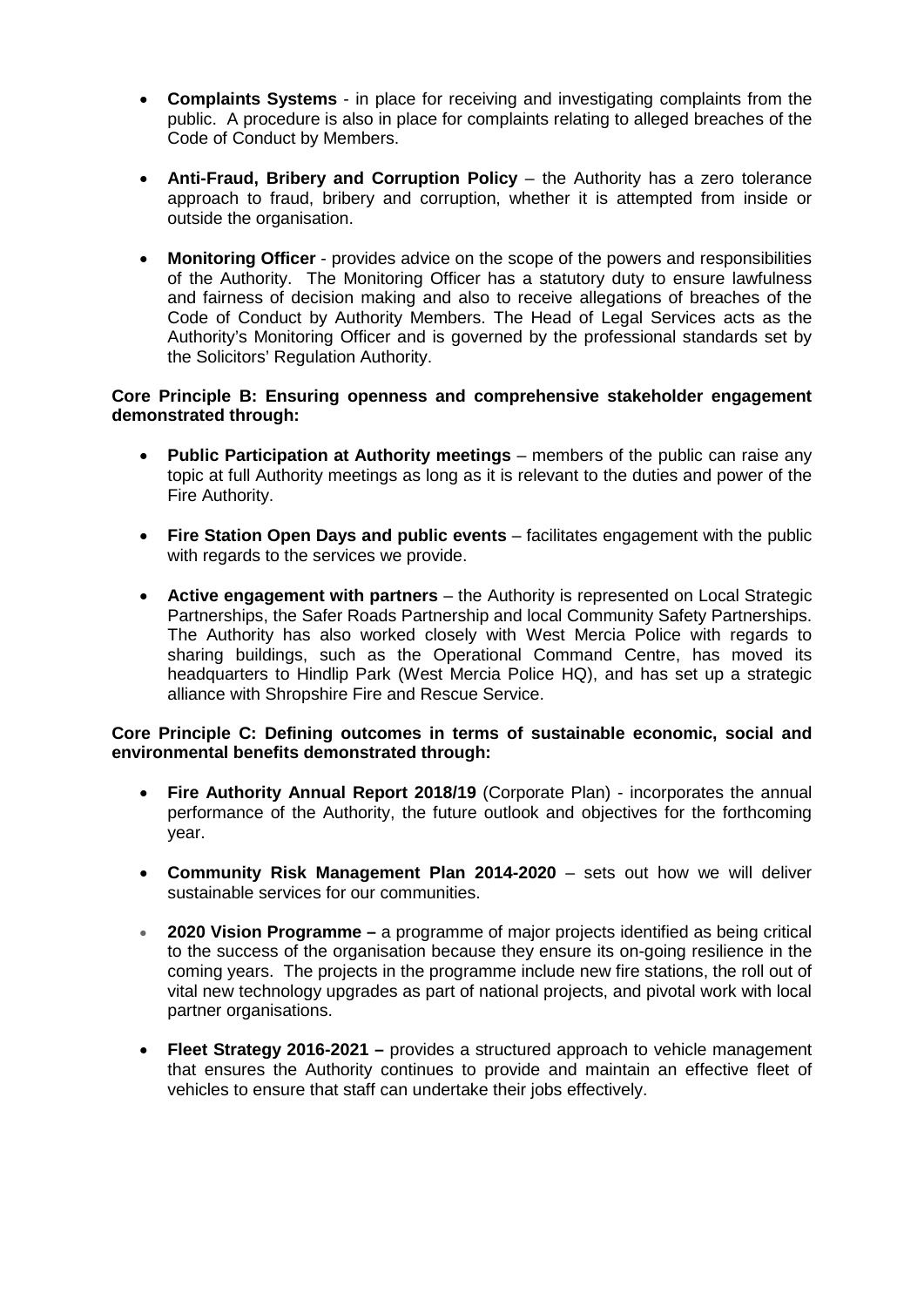## **Core Principle D: Determining the interventions necessary to optimise the achievement of the intended outcomes demonstrated through:**

- **Performance Management Framework** a comprehensive set of key performance indicators measures the quality of service for users. Performance is monitored on a quarterly basis by the Authority's Policy & Resources Committee and Senior Management Board to ensure that services are delivered in accordance with the Authority's objectives and best use of resources.
- **Medium Term Financial Plan -** sets out the resources needed to deliver services.
- **Strategic Risk Register** identifies controls to mitigate inherent identified risks and is monitored on an on-going basis with exception reporting to the Senior Management Board and to the Audit & Standards Committee.
- **Departmental Risk Registers** reviewed by managers on a quarterly basis.

# **Core Principle E: Developing the entity's capacity, including the capability of its leadership and the individuals within it demonstrated through:**

- **Constitution** defines the roles and responsibilities of the Authority, Committees, Members and Officers and the protocols to be followed.
- **Member Development Strategy 2017-2020** includes an induction for new Members and opportunities for all Members to develop fire-specific knowledge.
- **Senior Management Board (SMB) –** involves all Principal Officers and Heads of Service in supporting the Chief Fire Officer to lead the Service.
- **People Strategy** 2017-2020 aims to support the workforce to become more resilient and diverse, to develop their skills and maximise their wellbeing at work
- **Staff Development Process** Individual Performance and Development Reviews in place for all staff to enable personal objectives to be set which contribute to the overall aims of the Authority. Competency training records and a course management system are also in place.

# **Core Principle F: Managing risks and performance through robust internal control and strong public financial management demonstrated through:**

- **Audit & Standards Committee** reviews arrangements for identifying and managing the Authority's business risks and the approval of policies in respect of the Authority's governance framework.
- **Chief Financial Officer (Treasurer)** ensures the sound administration of the financial affairs of the Authority, as required by the statutory duties associated with s.151 of the Local Government Act 1972, the Local Government Finance Act 1988 and the Accounts and Audit Regulations 2015. The Chief Financial Officer is also governed by professional standards set by CIPFA.
- **Risk Management Strategy** ensures that the Authority identifies strategic risks and applies the most cost effective control mechanisms to manage those risks.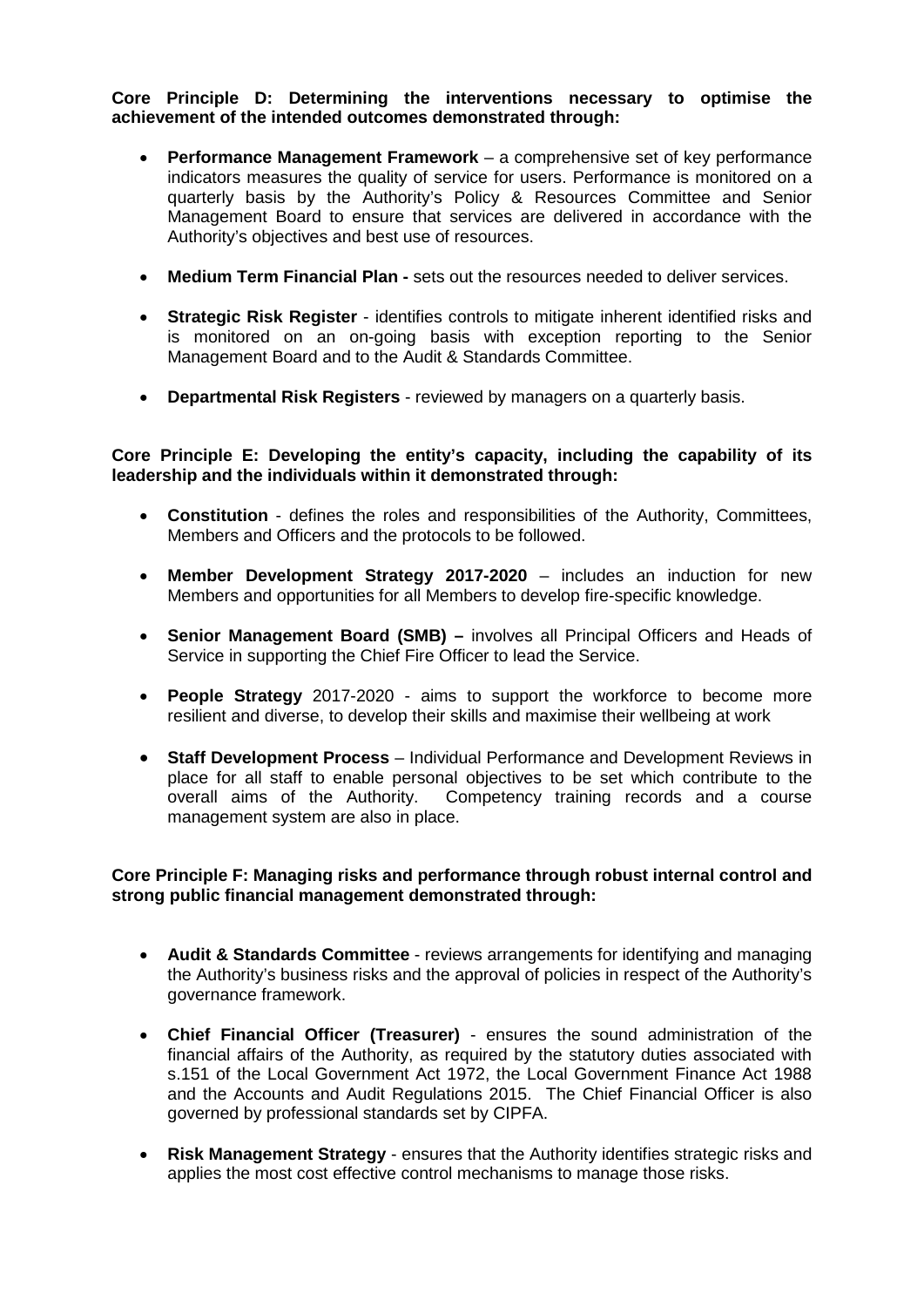• **Business Continuity Plan** - to ensure the Authority is resilient to interruptions which have the potential to adversely affect the delivery of core functions.

#### **Core Principle G: Implementing good practices in transparency, reporting and audit to deliver effective accountability demonstrated through:**

- **Transparency Information** published on the website in accordance with the Local Government Transparency Code to promote openness and accountability through reporting on local decision making, public spending and democratic processes.
- **Agendas, minutes and decisions** published on the website and includes the rationale and considerations on which decisions are based.
- **Internal Auditors** Worcestershire Internal Audit Shared Service Audit Team provides the internal audit function for the Authority and reports quarterly to the Audit & Standards Committee.
- **External Auditors**  Grant Thornton UK LLP provides the external audit services to the Authority and reports regularly to the Audit & Standards Committee.
- **Annual Assurance Statement** provides staff, partners and local communities with an assurance that the Authority is doing everything it can to keep them safe and that it is providing value for money.

#### **4. Review of Effectiveness**

- 4.1 The Authority has prepared the Annual Governance Statement in accordance with the "Delivering Good Governance in Local Government Framework 2016" published by CIPFA/SOLACE. As part of the process the Audit & Standards Committee [will consider] the self-assessment review of its corporate governance arrangements against the CIPFA/SOLACE framework to ensure that the Authority's governance arrangements are working correctly and are relevant to the current environment.
- 4.2 The Authority is satisfied that its financial management arrangements conform with the governance requirements of the CIPFA Statement of the Role of the Chief Financial Officer in Local Government. In addition, the key financial systems are continually reviewed by the Internal Auditor. There were no major weaknesses identified in the 2018/19 financial year.
- 4.3 Budget Monitoring reports have been presented to the Policy and Resources Committee throughout the financial year and have shown that the Authority's finances are well controlled and that the resultant under spending is part of a planned response to known future budget constraints. The Authority is working on some longer term schemes to ensure a recurrent budget over time.
- 4.4 The Chief Financial Officer and the Monitoring Officer have provided assurances on their respective areas of statutory responsibility. All Members of the Senior Management Board have also provided assurances on their areas of responsibility.